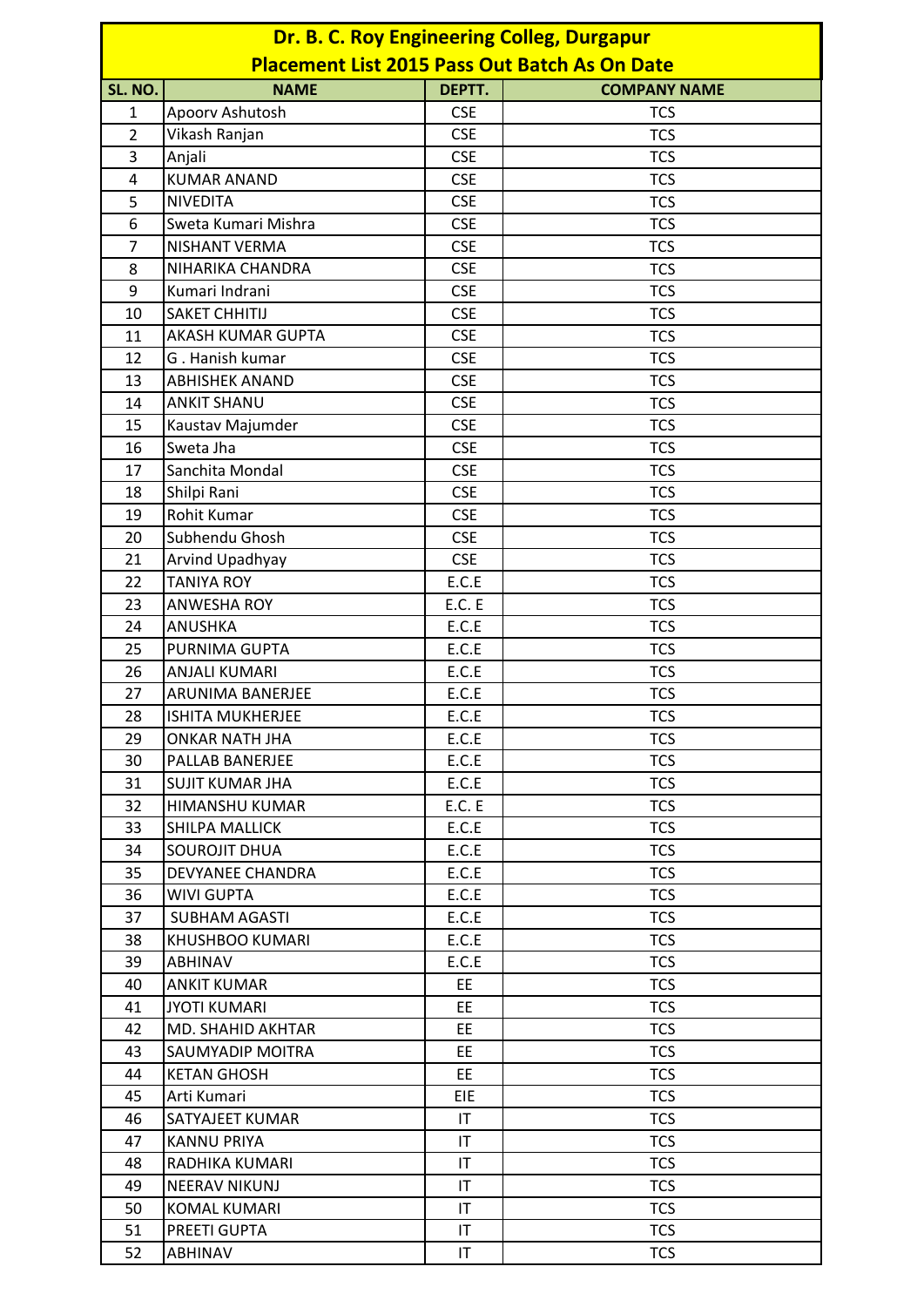| 53  | <b>AMRITA KUMARI</b>         | IT                     | <b>TCS</b>             |
|-----|------------------------------|------------------------|------------------------|
| 54  | <b>PUSHPA BHARTI</b>         | $\mathsf{I}\mathsf{T}$ | <b>TCS</b>             |
| 55  | <b>ASTHA SARAF</b>           | IT                     | <b>TCS</b>             |
| 56  | Prithawayan Sinha            | <b>ME</b>              | <b>TCS</b>             |
| 57  | SAURAV KUMAR RAY             | <b>ME</b>              | <b>TCS</b>             |
| 58  | <b>ARPITA RAKSHIT</b>        | <b>MCA</b>             | <b>TCS</b>             |
| 59  | POOJA PRAKASHAM              | E.C.E                  | <b>BOSCH</b>           |
| 60  | <b>NOOR JAHAN</b>            | E.C.E                  | <b>BOSCH</b>           |
| 61  | PUJA DUTTA                   | E.C.E                  | <b>BOSCH</b>           |
| 62  | <b>ANISHA DATTA</b>          | E.C.E                  | <b>BOSCH</b>           |
| 63  | RAM KUMAR RAM                | E.C.E                  | <b>BOSCH</b>           |
| 64  | PRIYANKA KUMARI              | E.C.E                  | <b>BOSCH</b>           |
| 65  | <b>SUBHOJIT CHOWDHURY</b>    | E.C.E                  | <b>BOSCH</b>           |
| 66  | <b>CHANDA KUMARI</b>         | E.C.E                  | <b>BOSCH</b>           |
| 67  | <b>SHAURYA</b>               | E.C.E                  | <b>BOSCH</b>           |
| 68  | NIGAR ASHRAF                 | E.C.E                  | <b>BOSCH</b>           |
| 69  | <b>CHANDRACHUR MATHUR</b>    | E.C.E                  | <b>BOSCH</b>           |
| 70  | RIDDHI RANJAN DE             | E.C.E                  | <b>BOSCH</b>           |
| 71  | TITAS BHATTACHARYA           | <b>E.C. E</b>          | <b>Tech Mahindra</b>   |
| 72  | <b>RITESH KUMAR</b>          | E.C. E                 | <b>Tech Mahindra</b>   |
| 73  | <b>NISITH LAHA</b>           | <b>E.C. E</b>          | <b>Tech Mahindra</b>   |
| 74  | <b>SANDIP CHATTERJEE</b>     | E.C. E                 | <b>Tech Mahindra</b>   |
| 75  | <b>VISHAL KUMAR TRIPATHI</b> | EE                     | <b>Tech Mahindra</b>   |
| 76  | Nilanjan Singh Mahapatra     | EIE                    | <b>Tech Mahindra</b>   |
| 77  | <b>SANDEEP KUMAR</b>         | <b>CE</b>              | <b>Tech Mahindra</b>   |
| 78  | <b>SAUNAK NAG</b>            | <b>CE</b>              | <b>Tech Mahindra</b>   |
| 79  | RAJ SEKHAR SAHA CHOUDHURY    | <b>CE</b>              | <b>Tech Mahindra</b>   |
| 80  | Souradeep De                 | <b>CSE</b>             | Tech. Mahindra         |
| 81  | <b>SUDIP MAJI</b>            | <b>CSE</b>             | Tech. Mahindra         |
| 82  | Neha Kumari                  | <b>CSE</b>             | Tech. Mahindra         |
| 83  | Subhra Dutta                 | <b>CSE</b>             | Tech. Mahindra         |
| 84  | Malvika Nandi                | <b>CSE</b>             | Tech. Mahindra         |
| 85  | Hasibul Islam                | <b>MCA</b>             | <b>Tech Mahindra</b>   |
| 86  | PRIYANKA KUMARI              | <b>ECE</b>             | <b>IBM</b>             |
| 87  | SAYANTANY GHANTY             | <b>EE</b>              | IBM                    |
| 88  | Suman Priya                  | <b>CSE</b>             | <b>IBM</b>             |
| 89  | Dipika Singh                 | <b>CSE</b>             | <b>IBM</b>             |
| 90  | Aastha                       | <b>CSE</b>             | IBM                    |
| 91  | <b>FARHAD KHAN</b>           | E.C.E                  | Labvantage             |
| 92  | Abhishek bose                | <b>EIE</b>             | Labvantage             |
| 93  | Amar Gupta                   | <b>EIE</b>             | Labvantage             |
| 94  | <b>INDRANIL DEY</b>          | E.C. E                 | <b>IGATE</b>           |
| 95  | SAIKAT CHATTERJEE            | E.C. E                 | <b>IGATE</b>           |
| 96  | <b>GOURAB BANIK</b>          | E.C. E                 | <b>IGATE</b>           |
| 97  | <b>ABHISHEK KUMAR</b>        | IT                     | <b>IGATE</b>           |
| 98  | SARBANI NANDY                | IT                     | <b>IGATE</b>           |
| 99  | HIMANGSHU KUMAR OJHA         | $\mathsf{I}\mathsf{T}$ | <b>IGATE</b>           |
| 100 | <b>UJJWAL KUMAR</b>          | $\mathsf{I}\mathsf{T}$ | <b>IGATE</b>           |
| 101 | Kislay Raj Singh             | <b>CSE</b>             | <b>IGATE</b>           |
| 102 | Abhishek Upadhyay            | <b>CSE</b>             | <b>IGATE</b>           |
| 103 | <b>RAHUL KUMAR</b>           | <b>CSE</b>             | <b>IGATE</b>           |
| 104 | Manisha Bhattacharya         | <b>EIE</b>             | Johnson Controls India |
| 105 | AMARJEET                     | $\mathsf{I}\mathsf{T}$ | Johnson Controls India |
| 106 | Sonu Kumar                   | <b>CSE</b>             | <b>ATOS</b>            |
| 107 | Raya Mukherjee               | <b>CSE</b>             | <b>ATOS</b>            |
| 108 | Kumari Manisha               | <b>CSE</b>             | <b>ATOS</b>            |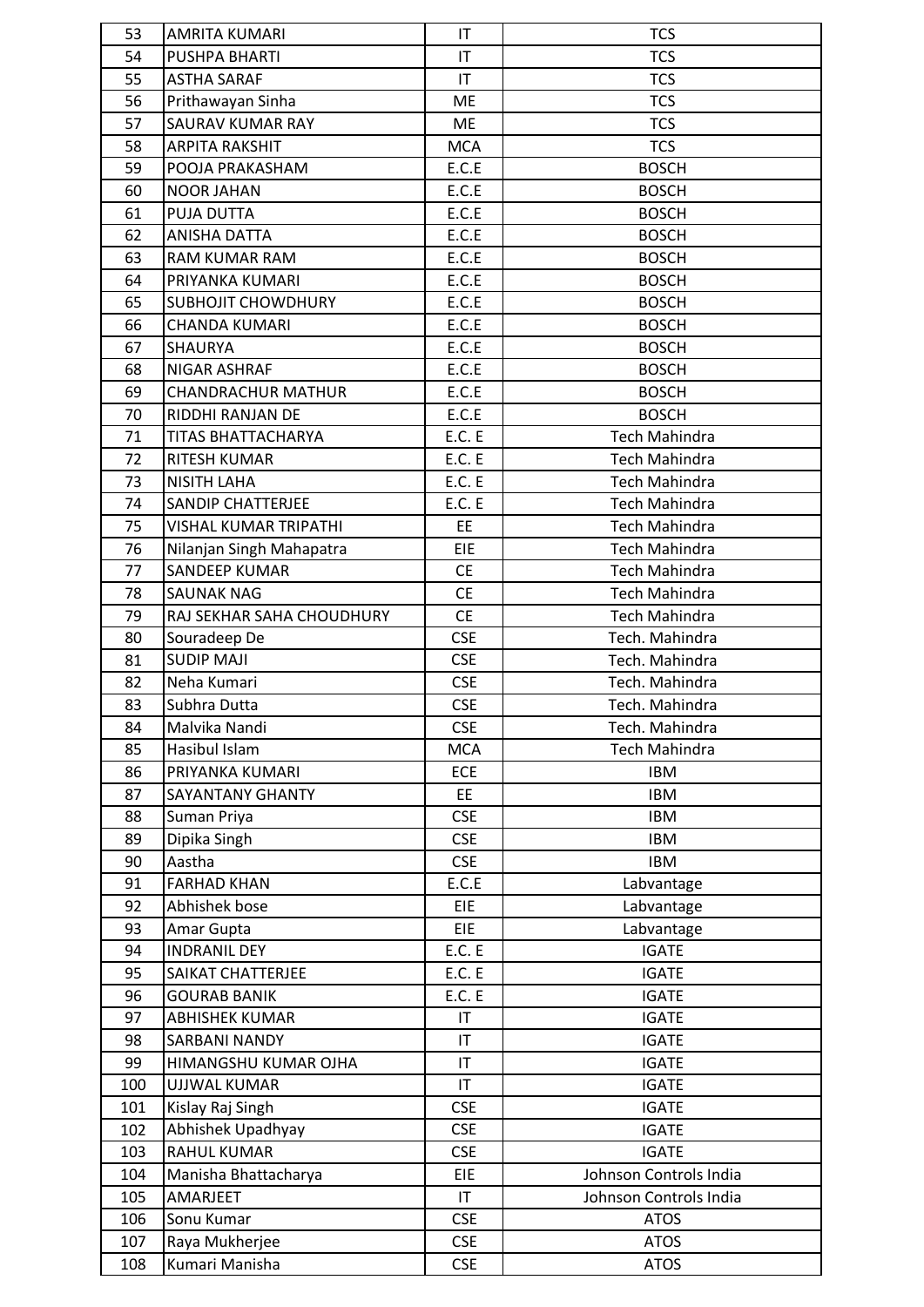| 109 | <b>ASHISH KUMAR</b>           | IT          | <b>ATOS</b>                               |
|-----|-------------------------------|-------------|-------------------------------------------|
| 110 | <b>NEELAM KUMARI</b>          | IT          | <b>ATOS</b>                               |
| 111 | PRITIKA SINGH                 | IT          | <b>ATOS</b>                               |
| 112 | <b>NANDITA RANI</b>           | IT          | <b>ATOS</b>                               |
| 113 | Abhijit Banerjee              | <b>CE</b>   | RAMKY Enviro Engineers Ltd.               |
| 114 | Chayan Mondal                 | <b>CE</b>   | RAMKY Enviro Engineers Ltd.               |
| 115 | Krishna Dutta                 | <b>MCA</b>  | <b>WIPRO</b>                              |
| 116 | <b>Indranil Sinha</b>         | <b>MCA</b>  | <b>WIPRO</b>                              |
| 117 | Arijit Guin                   | <b>MCA</b>  | <b>WIPRO</b>                              |
| 118 | Ashis Mohta                   | <b>MCA</b>  | <b>WIPRO</b>                              |
| 119 | Abhishek Guin                 | <b>MCA</b>  | <b>WIPRO</b>                              |
| 120 | <b>Suman Maity</b>            | <b>CE</b>   | <b>ERA Infra Engineering Ltd</b>          |
| 121 | Pratik Basak                  | <b>CE</b>   | ERA Infra Engineering Ltd                 |
| 122 | Krishna Murari                | <b>CE</b>   | <b>ERA Infra Engineering Ltd</b>          |
| 123 | Aman Raj                      | <b>CSE</b>  | XL Dynamics India Pvt. Ltd                |
| 124 | <b>CHANDRA CHUR ANAND</b>     | IT          | XL Dynamics India Pvt. Ltd                |
| 125 | SIDHARTH CHANDAN              | <b>CE</b>   | XL Dynamics India Pvt. Ltd                |
| 126 | <b>PREM KUMAR</b>             | <b>ME</b>   | XL Dynamics India Pvt. Ltd                |
| 127 | Arpan Chatterjee              | ECE         | XL Dynamics India Pvt. Ltd                |
| 128 | Abhishek Kumar                | <b>CE</b>   | XL Dynamics India Pvt. Ltd                |
| 129 | Nilesh Kumar                  | ECE         | XL Dynamics India Pvt. Ltd                |
| 130 | Abhinav Chandra               | <b>ME</b>   | XL Dynamics India Pvt. Ltd                |
| 131 | Md. Shaz Moin                 | <b>CE</b>   | XL Dynamics India Pvt. Ltd                |
| 132 | Udaybhan Viswkarma            | EIE         | XL Dynamics India Pvt. Ltd                |
| 133 | Arka Roy                      | <b>ME</b>   | <b>Ceasefire Industries Ltd</b>           |
| 134 | Krishna Kant Ahir             | EE          | Sankalp Semiconductor Pvt. Ltd            |
| 135 | <b>VISHAL KUMAR TRIPATHI</b>  | EE          | Sankalp Semiconductor Pvt. Ltd            |
| 136 | Randhir Kumar                 | EIE         | IOT Infrastructure & Energy Services Ltd. |
| 137 | Prithawayan Sinha             | <b>ME</b>   | Jiwanram Sheodutttrai Group               |
| 138 | SANGHAMITRA PAL               | <b>MCA</b>  | Wipro Technologies                        |
| 139 | Oindrila Sinha                | <b>MCA</b>  | Wipro Technologies                        |
| 140 | Saraswati Kumari              | <b>MCA</b>  | Wipro Technologies                        |
| 141 | RIYA KUMARI                   | <b>MCA</b>  | <b>Wipro Technologies</b>                 |
| 142 | <b>SUNITA NAYAK</b>           | <b>MCA</b>  | <b>Wipro Technologies</b>                 |
| 143 | Suprakas Sasmal               | <b>MCA</b>  | <b>Wipro Technologies</b>                 |
| 144 | <b>NARENDRA NATH POITUNDI</b> | <b>MCA</b>  | Wipro Technologies                        |
| 145 | Vikrant Kumar                 | <b>MCA</b>  | Wipro Technologies                        |
| 146 | <b>KOUSHIK PAL</b>            | <b>MCA</b>  | Wipro Technologies                        |
| 147 | Sneh Deep                     | <b>ME</b>   | Sanmar Group                              |
| 148 | <b>ANIRBAN DAS</b>            | <b>CSE</b>  | Federal Bank Ltd                          |
| 149 | <b>NAVJYOT KUMAR</b>          | <b>AEIE</b> | Federal Bank Ltd                          |
| 150 | <b>RUPAN SARKAR</b>           | ME          | Federal Bank Ltd                          |
| 151 | SALMAN                        | ME          | Federal Bank Ltd                          |
| 152 | KAUSTUBH BHARDWAJ             | <b>ECE</b>  | Federal Bank Ltd                          |
| 153 | <b>NILESH KUMAR</b>           | ECE         | <b>Federal Bank Ltd</b>                   |
| 154 | SUDHANSHU PURUSHOTTAM         | <b>ECE</b>  | Federal Bank Ltd                          |
| 155 | <b>INDRAJEET SINGH</b>        | <b>ECE</b>  | Federal Bank Ltd                          |
| 156 | <b>ROHIT KESHRI</b>           | EE          | <b>ASILICON Design Inc.</b>               |
| 157 | AJEET KUMAR                   | <b>EE</b>   | <b>ASILICON Design Inc.</b>               |
| 158 | RAHUL KUMAR SINGH             | EE          | <b>ASILICON Design Inc.</b>               |
| 159 | <b>ABHAY KUMAR</b>            | <b>ECE</b>  | <b>ASILICON Design Inc.</b>               |
| 160 | VIKAS KUMAR SANDILYA          | <b>ECE</b>  | <b>ASILICON Design Inc.</b>               |
| 161 | MD HASSAN JAHANGIR KHAN       | <b>ECE</b>  | <b>ASILICON Design Inc.</b>               |
| 162 | <b>DIBYA RAJ</b>              | ECE         | <b>ASILICON Design Inc.</b>               |
| 163 | <b>RANU TIWARI</b>            | <b>ECE</b>  | <b>ASILICON Design Inc.</b>               |
| 164 | PANKAJ BAGHMAR                | ECE         | ASILICON Design Inc.                      |